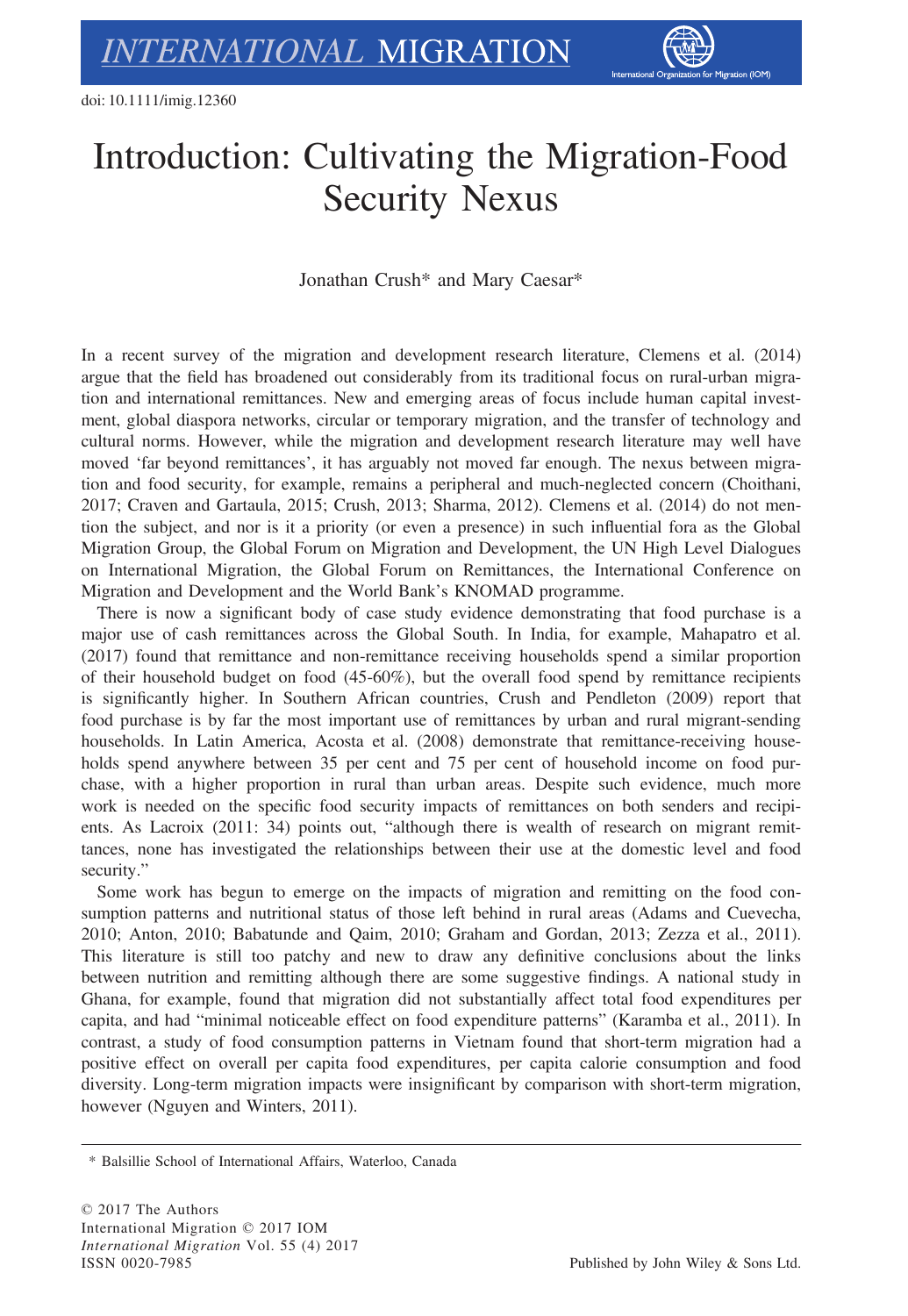## Introduction 11

In terms of other gaps in the migration and development literature, there is an economistic tendency to view remittances purely as the formal and informal transfer of cash. As a result, the importance of in-kind remitting of goods, including foodstuffs, is often mentioned but largely ignored (Crush and Caesar, 2016). A 2009 World Bank study of the Canada-Caribbean remittance corridor, for example, devoted just two short paragraphs to goods and food remitting in a 163-page report (Todoroki et al., 2009). Even the well-known practice of sending barrels containing food and other consumer goods from Canada and the United States to family members in the Caribbean has attracted little serious analysis (Crawford, 2003). Simmons et al. (2005) provide a classic example of the problem, confining their analysis of remittances between Canada and the Caribbean entirely to financial flows. It was left up to one of their informants to note, in passing, that "we have been shipping down barrels, many, many barrels. We sent new stuff, used stuff, perishable items." As Bailey's (2017) work on the "migrant suitcase" confirms, food remittances are often bidirectional, far more so than cash remittances. In trying to account for the general lack of attention to food remitting, Andersson Djurfeldt (2015: 540) observes that in Africa, "transfers of food are invisible in the sense that they run within the family and outside market channels." Another explanation, following Petrou and Connell (2017: 219), is that transfers of food "make little formal economic sense" without the non-economic context of social relationships of kinship and reciprocity.

In addition to the need for correctives to remittances discourse, there is the neglected question of the relationship between migration and food security in migrant destinations. Here, the migration and development literature is also silent. The importance of the issue has been highlighted in work on the diet-related health outcomes of migration amongst migrant populations by nutritionists and public health researchers. This literature is framed by two main ideas. First, there is what is known as the "healthy immigrant" effect or "healthy migrant" phenomenon (Fennelly, 2007; Rubalcava et al., 2008; Dean and Wilson, 2010; Girard and Sercia, 2013). The argument here is that recent migrants tend to be healthier (across a whole range of indicators) than those they leave behind, than long-term immigrants, and than local populations (Kennedy et al., 2015). There is also considerable evidence that the quality of the diet of immigrants in Europe and North America declines over time as it comes more closely to approximate that of the local population. This empirical observation has given rise to a second hypothesis – the "acculturation thesis" (Ayala et al., 2008; Dharod et al., 2011; Holmboe-Ottesen and Wandel, 2012; Martinez, 2013, Lesser et al., 2014; Sanou et al., 2014; Tseng et al., 2015). The basic argument is that there are culturally-driven forces that encourage or force migrants to eat unhealthy, processed and "fast" foods that are the staple of the native-born in these countries.

Research on immigrants from Asia (Nguyen et al., 2015; Oh and Saito, 2015), Latin America (Guarnaccia et al., 2012; Vahabi et al., 2011; Vera-Becerra et al., 2015) and Africa (Delisle et al., 2009; Gele and Mbalilaki, 2013; Mejean et al., 2007; Okafor et al., 2014; Renzaho and Burns, 2006) suggests that irrespective of origin, one of the major consequences is a decline over time in dietary quality and diversity and an increase in over-nutrition or obesity (Guendelman et al., 2011; Sanou et al., 2014; Tarraf et al., 2017). Similar findings have been reported from a sub-set of studies focused on the experience of refugee populations (Hadley et al., 2007, 2010; Dharod et al., 2013; Nunnery and Dharod, 2017). Both the healthy immigrant and acculturation arguments have been developed and tested almost exclusively in the context of permanent migration and settlement from South to North. Neither has been applied in any systematic way to temporary migration from South to North or migration within the South itself (so-called South-South migration).

What exactly are food security and insecurity and how are they to be defined, measured and related to broader systemic processes such as the transformation of food value chains, the rapid urbanization of the Global South, global food price crises and, of course, internal and international mobility? The standard definition of food security was developed at the 1996 World Food Summit, namely that "food security exists when all people, at all times, have physical and economic access to sufficient, safe and nutritious food that meets their dietary needs and food preferences for an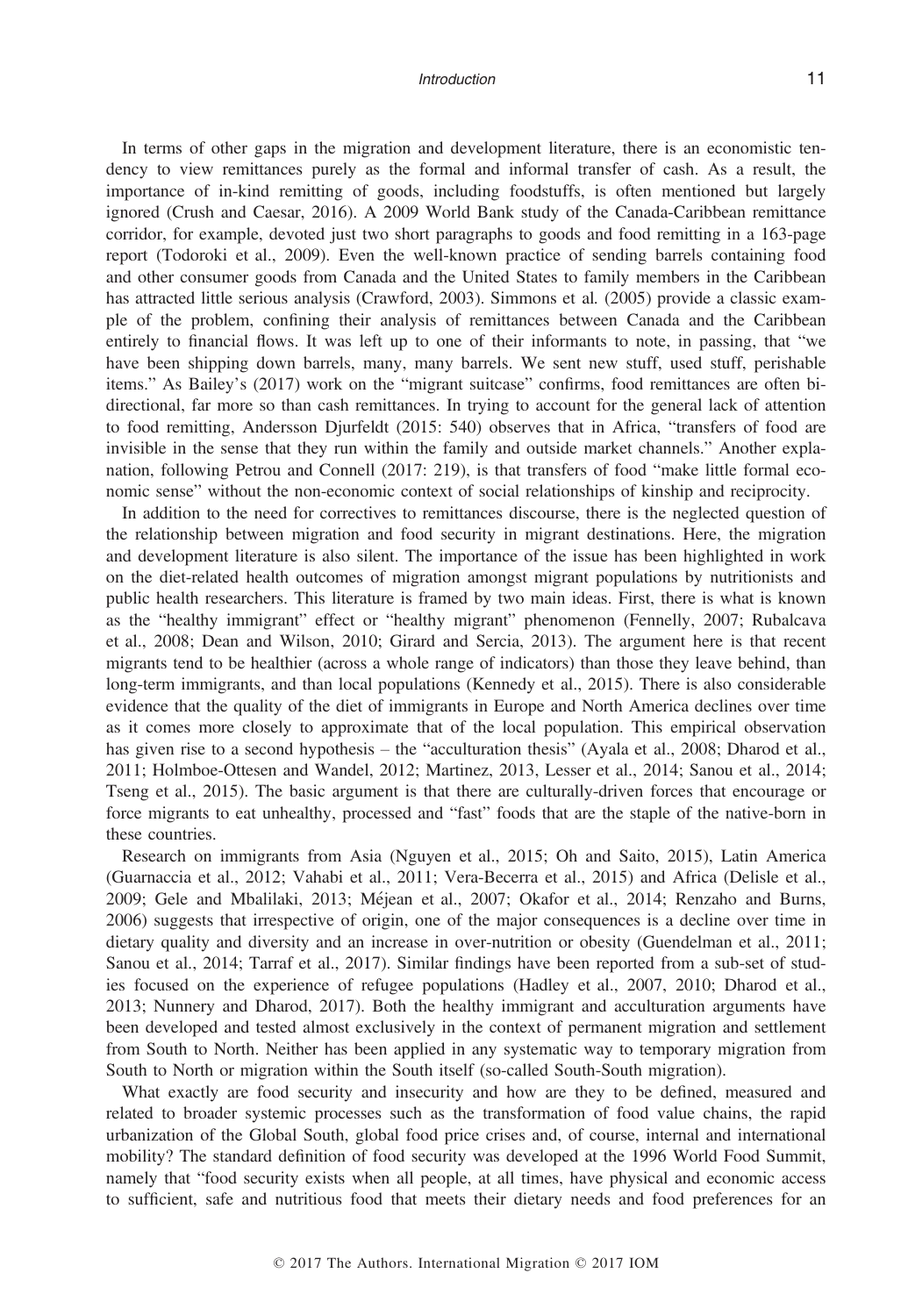active and healthy life" (FAO, 2006). This definition has four main elements: (a) food availability including the availability of sufficient quantities of food of appropriate quality, supplied through domestic production or imports; (b) *food accessibility* defined as access by individuals to adequate resources (entitlements) for acquiring appropriate foods for a nutritious diet; (c) food utilization through adequate diet, clean water, sanitation and health care to reach a state of nutritional wellbeing where all physiological needs are met and (d) *food stability* which means access to adequate food at all times including periods of sudden shocks (such as an economic or climatic crisis) or cyclical events (such as seasonal food supplies).

While there is broad agreement on the need to consider all of these different dimensions of food security (as well as others such as cultural acceptability and food safety), there is lively discussion on how food security is best quantified and measured (Carletto et al., 2013; Coates, 2013; de Haen et al., 2011; Headey and Ecker, 2013; Jones et al., 2013; Leroy et al., 2015; Maxwell et al., 2014). After surveying the field, Coates (2013: 188) presciently concludes that "measurement efforts and the policies that flow from framing and quantification have advanced unevenly, stymied in part by the conceptual and technical challenges inherent in capturing a multi-dimensional problem." That said, there is little awareness in this rather technocratic debate that part of the complexity and challenge derives from the fact that households and their constituent members are not static and fixed in space. As a result, there is failure to incorporate the lived reality of individual and household migration, cash and in-kind remittances, and the spatially-divided household in which consumption in one place can profoundly affect food security in another.

This special issue aims to further the dialogue between the migration and food security agendas by presenting a selection of inter-disciplinary research papers by researchers from both sides of what is still a considerable divide. The main objective in publishing these articles in *International* Migration is to alert the migration community to the importance of seeing food security as central to understanding the links between migration and development. All of the articles address different aspects of the migration-food security nexus but all are grounded in empirical research in different parts of the world using both quantitative and qualitative methodologies.

The first two articles focus on the relationship between cash remitting and food security. In their article on Ghana, Atuoye et al. examine the impact of internal migration from the Upper West Region of the country and whether migrant remittances alleviate food insecurity in the region. The authors collected data from 1,438 households across a region in which two-thirds of households were found to be severely food insecure and 34 per cent have at least one member with a migrant worker in another part of the country. Using ordinal logistic regression, the article constructs three models to examine the link between remittances and household food security. Amongst the findings were the existence of spatial variations in food security across the region, a positive relationship between food security, occupation and income, and a relationship between household size and food security. Households headed by widows and those with a Muslim religious affiliation were also likely to be less food secure. The district with the highest levels of out-migration is the most food secure in the region. In general, however, the study did not find that remittance receipts had a significant impact on household food security. In part, they attribute this finding to the effects of losing agricultural labour through migration but conclude that given the high levels of poverty in the area, remittances are generally insufficient to make a difference to food security status. As they mote: "remittances may only help to manage the symptoms of food insecurity but not achieve food security entirely."

In the second article, Elizabeth Thomas-Hope takes up the issue of spatial variability in remittance impacts on food security through a comparative analysis of Jamaica and St. Vincent and the Grenadines. The study is based on in-depth farmer interviews, focus group discussions and stakeholder consultations in the two research sites, both of which are major sending areas for permanent and temporary migrants to North America. According to the informants "it was evident that migration influenced food production and accessibility in various direct and indirect ways." However, the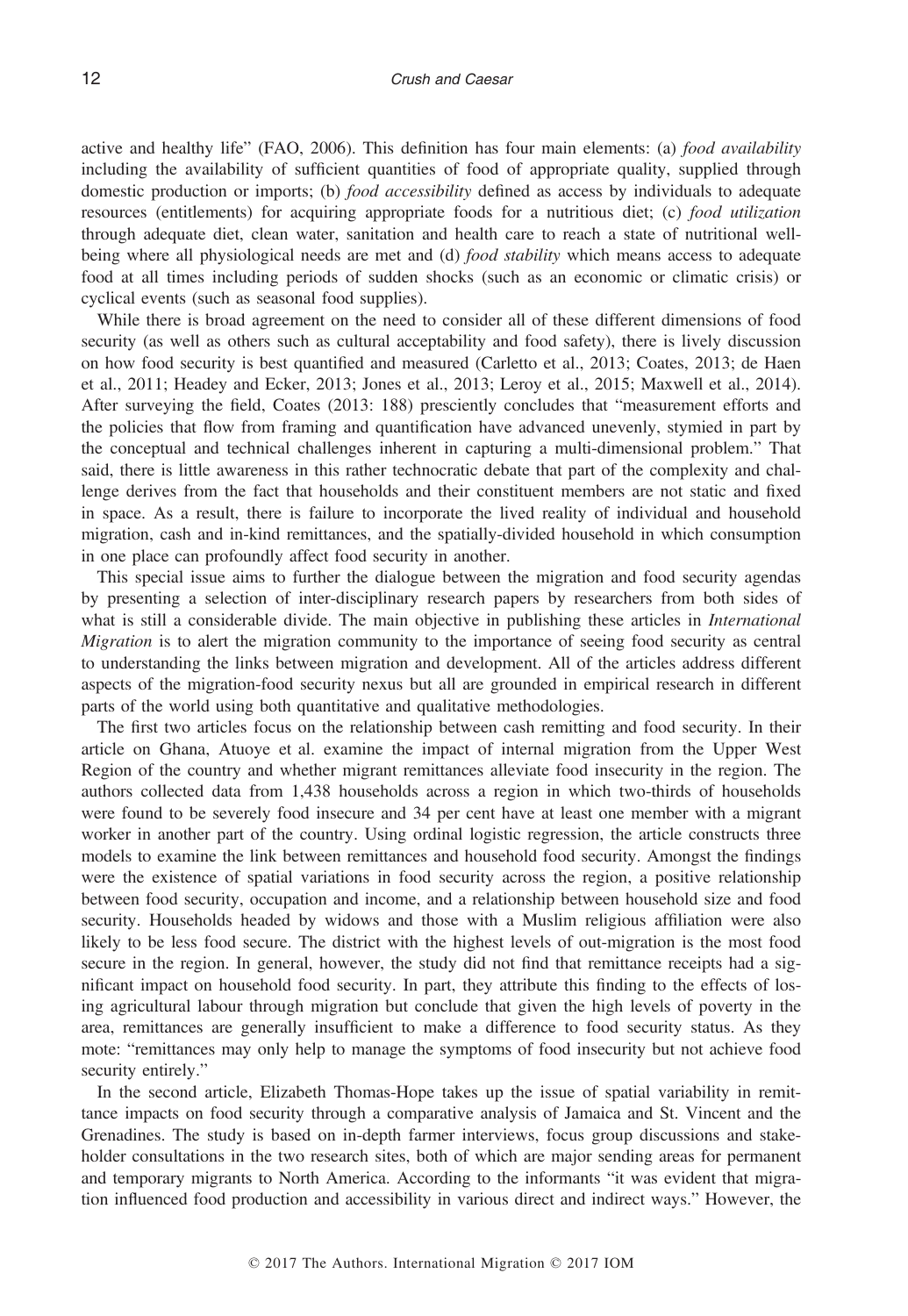### Introduction 13

impacts varied from place to place. Emigration of key household members potentially reduces the agricultural labour force with negative effects on food production. However, temporary migrants (particularly those on seasonal overseas work programmes) are able to participate in local farming in the North American "off season", reducing the negative impacts of absence. Remittances were largely spent in both areas on household consumption including food purchase. In Jamaica unlike St Vincent, remittances were also used to purchase land with a positive impact on farming activities. For Thomas Hope, the Jamaican model is preferable and, she concludes, greater efforts to support small farming could increase the extent to which international migration would support food production and food security.

The argument that seasonal agricultural migration to Canada and the US can be accommodated by the agricultural cycle in the Caribbean, and positively contribute to food security in the area through remittances focuses, draws attention to the food security situation of migrants themselves when abroad. In the context of the new "triple win" orthodoxy around temporary work programmes, it is important to ascertain whether this extends to the neglected area of food security. In their article, Weiler et al. critically examine the extent to which Canada's Seasonal Agricultural Worker Program (SAWP) shapes food insecurity, both in Canada and in countries of origin. Their primary conclusion is that "SAWP provides migrant households with increased food access, but at a high cost." Based on ethnographic fieldwork and in-depth interviews with over 150 farm workers, employers, officials and advocacy groups in Ontario and British Columbia, as well as interviews with families in Mexico and Jamaica, they argue that "the SAWP has changed little, perpetuating the conditions of migrant farm workers that lead to food insecurity." Long working hours, isolation in rural areas, inadequate food preparation and storage, and diets that are low-cost, energy-dense and nutrient poor combine to increase general food insecurity and lead to poor health outcomes. Central is the paradox that temporary farm workers in Canada "produce fresh fruits and vegetables, and yet they often lack access to healthy, affordable food." In sending areas, the expenditure of remittances can lead to diversified and more nutritious diets and reduce hunger but "because SAWP contracts are temporary, inconsistent and unpredictable, any gains in food security are precarious."

The next article, by Carney, draws attention to the need for a gender lens in examining the relationship between food security and migration. The contribution is based on nearly two years of ethnographic fieldwork with Mexican and Central American migrant women in Santa Barbara County, California, selected because it has one of the highest rates of food insecurity in the state. She identifies food insecurity as a central motive for migration: everyday struggles over food insecurity, and the inadequacy of remittances received from other family members, constitute powerful reasons for migration to the US. However, while food insecurity underpins the decision to migrate, migrant women in the US are acutely aware of the "third labour" (in addition to wage labour and domestic labour) of caring for the food security of households back home. As Carney shows, migration only poses a new set of food security challenges for migrant women in the US who struggle with challenges of food access, affordability and quality. As she concludes, "women seeking an alternative ... through the process of migration arguably absorb additional health risks" when they migrate in response to the search for food security in the country and community of origin.

The final two articles in this special issue focus on the food security of migrants at their destination in the context of South-South migration by examining the case of migrants and refugees in South African cities. Like Carney, Hunter-Adams focuses on the plight of migrant women (primarily refugees). Her in-depth interviews and focus groups with women focus on their subjective experience of food differences between where they are and where they have come from. Her informants noted that their diet in South Africa was inferior, unnatural and unvaried, compared to home. Other differences included the need to rely completely on food purchase and the increased consumption of fast foods and junk foods. Some were unable to access the greater variety of supermarket offerings "due to the complex interplay of financial and social security, fear of xenophobic encounters,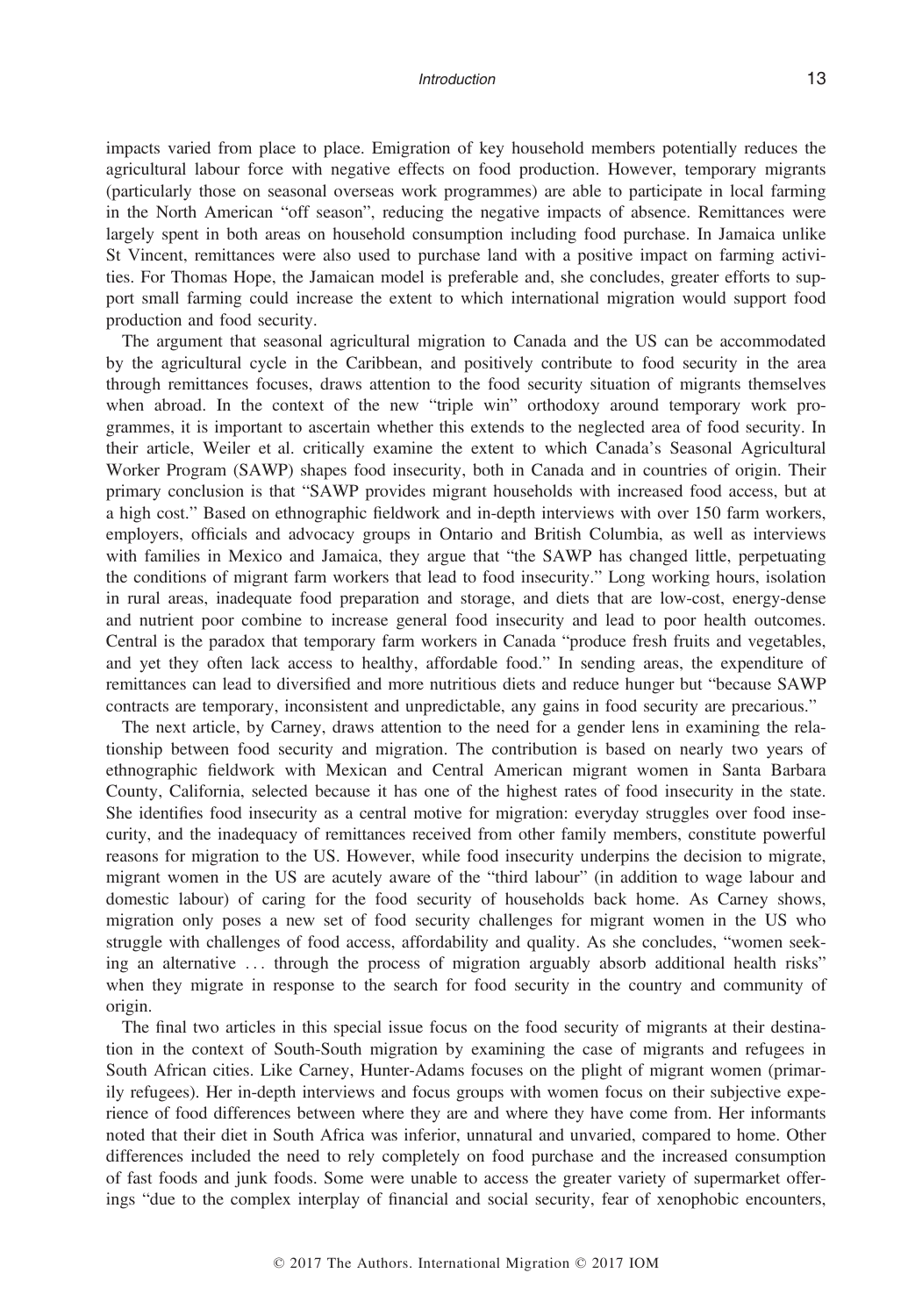and language barriers." Hunter-Adams argues, quite plausibly, that the physical boundaries of the migrants' food environment are constrained by safety concerns to areas where they are less likely to encounter the plague of xenophobic violence that afflicts South Africa (Crush et al., 2013).

The final article by Crush and Tawodzera is based on a survey (supplemented with in-depth interviews) designed to measure levels of food insecurity amongst Zimbabwean migrant households in Cape Town and Johannesburg. The study found that in addition to the well-documented vulnerabilities of police harassment, unemployment and xenophobic violence, migrant households experience extremely high levels of food insecurity. Food security is measured with the widely-used FANTA indices (Coates, 2013) and reveal extreme levels of food insecurity, recurrent hunger and food shortages, and lack of dietary diversity amongst migrants. The article argues that in addition to income fluctuations and the high cost of survival in South African cities, migration itself is integral to the food insecurity experience. Food insecurity in Zimbabwe is one of the major drivers of migration to South Africa and, at the same time, migrants in South Africa have a strong obligation and desire to remit to impoverished relatives at home. This means that the food insecurity of household members in Zimbabwe is mitigated by remittances, even as remitting reduces disposable income for food purchase and leads to increased food insecurity in migrant households.

The articles in this special issue are indicative of lines of enquiry and methodologies that could fruitfully be deployed in other contexts. At the same time, while there is a clear need for much more research and generalization about the links between migration and food security, it is important that the policy implications of this exercise are not lost. At the global level, there is a clear gap in policy thinking about the interactions between migration, development and food security. Both agendas would benefit from a conversation with the other. Unfortunately, the fault does not only lie with migration policy-makers and thinkers. The international food security agenda is resolutely rural, focused on raising smallholder agricultural production, and pays very little attention to mobility, cross-border linkages, and flows of remittances and food. It is as if nobody moves in the world of international food security and nobody eats in the world of global migration and development.

## ACKNOWLEDGEMENTS

We wish to thank the SSHRC and the IDRC for their support of the IPaSS Hungry Cities Partnership which made this special issue possible.

## **REFERENCES**

Acosta, P., P. Fajnzylber, and H. López

2008 "Remittances and household behavior: Evidence for Latin America", in P. Fajnzylber and H. Lopez (Eds.), Remittances and Development: Lessons from Latin America, World Bank, Washington DC: 133–170.

Adams, R., and A. Cuevecha

2010 "Remittances, household expenditure and investment in Guatemala", World Development, 38: 1626–1241.

Andersson Djurfeldt, A.

2015 "Multi-local livelihoods and food security in rural Africa", Journal of International Development, 27: 528–545.

Anton, J.-I.

2010 "The impact of remittances on nutritional status of children in Ecuador", International Migration Review, 44: 269–299.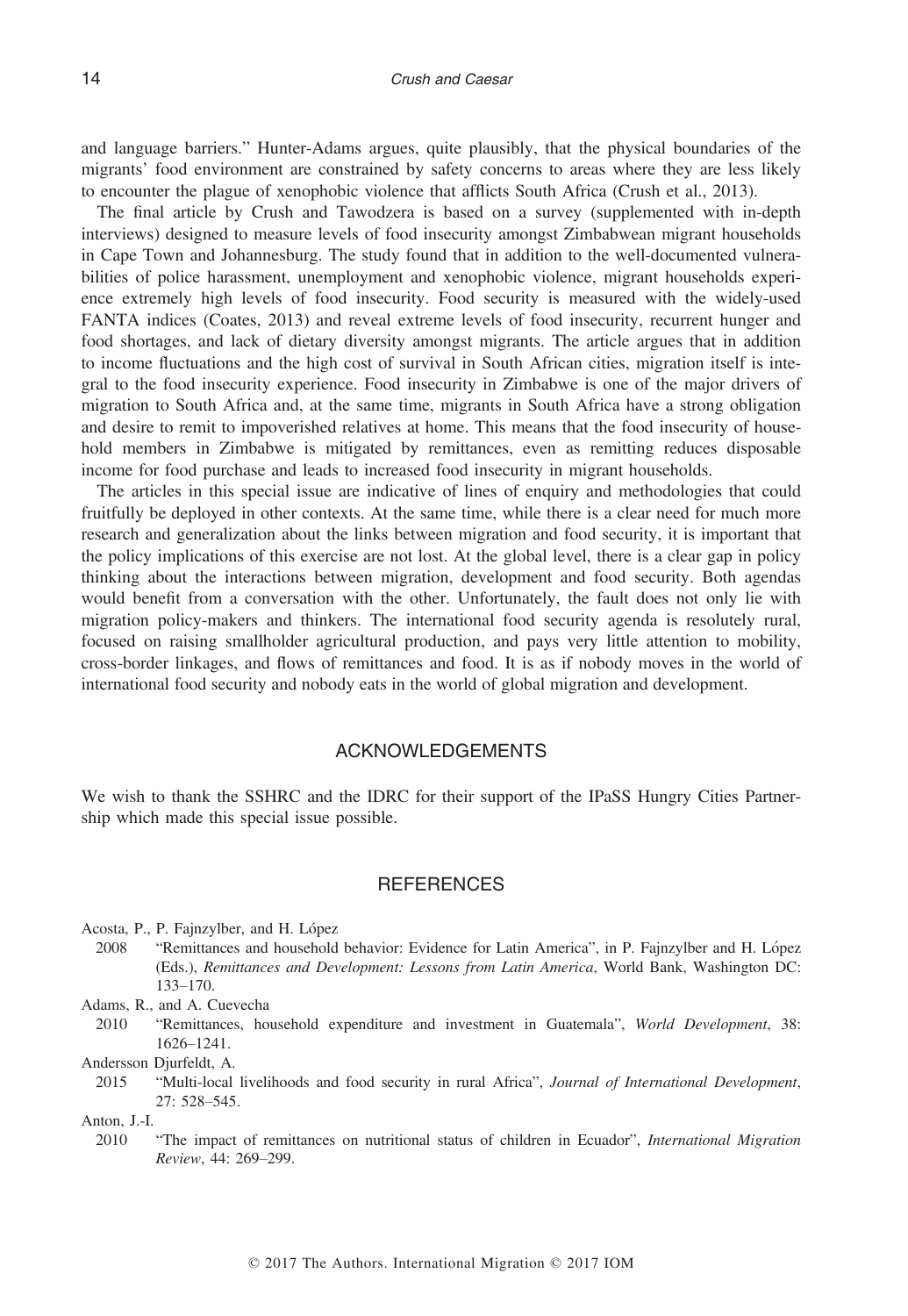2008 "A systematic review of the relationship between acculturation and diet among Latinos in the United States: Implications for future research", Journal of American Dietetic Association, 108: 1330-1344.

Babatunde, R., and M. Qaim

- 2010 "Impact of off-farm income on food security and nutrition in Nigeria", Food Policy, 35: 303–311. Bailey, A.
	- 2017 "The migrant suitcase: Food, belonging and commensality among Indian migrants in The Netherlands", Appetite, 110: 51–60.
- Carletto, C., A. Zezza, and R. Banerjee
	- 2013 "Towards better measurement of household food security: Harmonizing indicators and the role of household surveys", Global Food Security, 2: 30-40.

#### Choithani, C.

2017 "Understanding the linkages between migration and household food security in India", Geographical Research,<https://doi.org/10.1111/1745-5871.12223>.

#### Clemens, M., C. Özden, and H. Rapoport

2014 "Migration and development research is moving far beyond remittances", World Development, 64: 121–124.

#### Coates, J.

- 2013 "Build it back better: Deconstructing food security for improved measurement and action", Global Food Security, 2: 188–194.
- Craven, L., and H. Gartaula
- 2015 "Conceptualising the migration-food security nexus: Lessons from Nepal and Vanuatu", Australian Geographer, 46: 455–71.

#### Crawford, C.

2003 "Sending love in a barrel: The making of transnational Caribbean families in Canada", Canadian Woman Studies, 22: 104–109.

#### Crush, J.

2013 "Linking migration, food security and development", International Migration, 51: 61–75.

Crush, J., and M. Caesar

2016 Food Remittances: Migration and Food Security in Africa. Migration Policy Series No. 72, Southern African Migration Program (SAMP), Cape Town and Waterloo.

#### Crush, J., and W. Pendleton

- 2009 "Remitting for survival: Rethinking the development potential of remittances in Southern Africa", Global Development Studies, 3–4: 53–84.
- Crush, J., S. Ramachandran, and W. Pendleton
- 2013 Soft Targets: Xenophobia, Public Violence and Changing Attitudes to Migrants in South Africa After May 2008, Migration Policy Series No. 64, Southern African Migration Program (SAMP), Cape Town and Waterloo.
- Dean, J., and K. Wilson
	- 2010 "'My health has improved because i always have everything I need here ...': A qualitative exploration of health improvement and decline among immigrants", Social Science and Medicine, 70: 1219–1228.
- de Haen, H., S. Klasen, and M. Qaim
- 2011 "What do we really know? Metrics for food insecurity and undernutrition", Food Policy, 36: 760–769.

Delisle, H., J. Vioque, and A. Gil

2009 "Dietary patterns and quality in West-African immigrants in Madrid", Nutrition Journal, 8: 3.

Dharod, J., J. Croom, C. Sady, and D. Morrell

- 2011 "Dietary intake, food security, and acculturation among somali refugees in the United States: Results of a Pilot Study", Journal of Immigrant and Refugee Studies, 9: 82–97.
- Dharod, J., J. Croom, and C. Sady
- 2013 "Food insecurity: Its relationship to dietary intake and body weight among Somali refugee women in the United States", Journal of Nutrition Education and Behavior, 45: 47–53.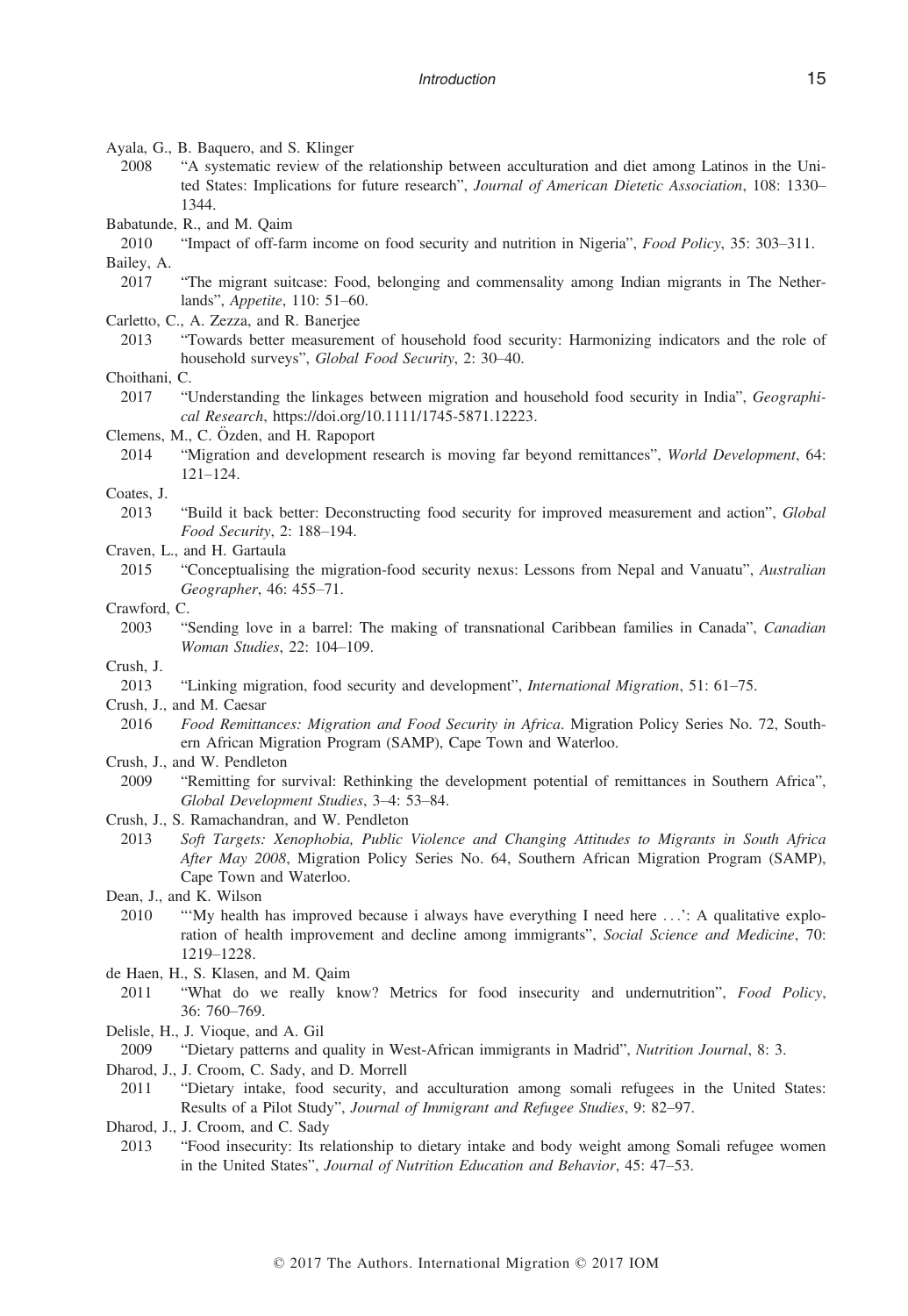| <b>FAO</b><br>2006<br>Food Security. Policy Brief No. 2, FAO, Rome.<br>Fennelly, K.<br>2007<br>"The healthy migrant phenomenon", in P. Walker and E. Day (Eds.), Immigrant Medicine: A Com-<br>prehensive Reference for the Care of Refugees and Immigrants, Elsevier, New York: 612-625.<br>Gele, A., and A. Mbalilaki<br>2013<br>"Overweight and obesity among African immigrants in Oslo", BMC Research Notes, 6: 119.<br>Girard, A., and P. Sercia<br>2013<br>"Immigration and food insecurity: Social and nutritional issues for recent immigrants in Montreal,<br>Canada", International Journal of Migration, Health and Social Care, 9: 32-45.<br>Graham, E., and L. Gordan<br>"Does having a migrant parent reduce the risk of undernutrition for children who stay behind in<br>2013<br>South-East Asia?", Asian and Pacific Migration Journal, 22: 315-347.<br>Guendelman, M., S. Cheryan, and B. Monin<br>2011<br>"Fitting in but getting fat: Identity threat and dietary choices among U.S. immigrant groups", Psy-<br>chological Science, 22: 959-967.<br>Guarnaccia, G., T. Vivar, A. Bellows, and G. Alcaraz<br>"'We eat meat every day': Ecology and economy of dietary change among Oaxacan migrants from<br>2012<br>Mexico to New Jersey", Ethnic and Racial Studies, 35: 104-119.<br>Hadley, C., A. Zodhiates, and D. Sellen<br>"Acculturation, economics and food insecurity among refugees resettled in the USA: A case study<br>2007<br>of West African refugees", Public Health and Nutrition, 10: 405-412.<br>Headey, D., and O. Ecker<br>2013<br>"Rethinking the measurement of food security: From first principles to best practice", Food Secu-<br>rity, 5: 327-343.<br>Holmboe-Ottesen, G., and M. Wandel<br>2012<br>"Changes in dietary habits after migration and consequences for health: A focus on South Asians<br>in Europe", Food and Nutrition Research, https://doi.org/10.3402/fnr.v56i0.18891. |
|------------------------------------------------------------------------------------------------------------------------------------------------------------------------------------------------------------------------------------------------------------------------------------------------------------------------------------------------------------------------------------------------------------------------------------------------------------------------------------------------------------------------------------------------------------------------------------------------------------------------------------------------------------------------------------------------------------------------------------------------------------------------------------------------------------------------------------------------------------------------------------------------------------------------------------------------------------------------------------------------------------------------------------------------------------------------------------------------------------------------------------------------------------------------------------------------------------------------------------------------------------------------------------------------------------------------------------------------------------------------------------------------------------------------------------------------------------------------------------------------------------------------------------------------------------------------------------------------------------------------------------------------------------------------------------------------------------------------------------------------------------------------------------------------------------------------------------------------------------------------------------------------------------------------------------------|
|                                                                                                                                                                                                                                                                                                                                                                                                                                                                                                                                                                                                                                                                                                                                                                                                                                                                                                                                                                                                                                                                                                                                                                                                                                                                                                                                                                                                                                                                                                                                                                                                                                                                                                                                                                                                                                                                                                                                          |
|                                                                                                                                                                                                                                                                                                                                                                                                                                                                                                                                                                                                                                                                                                                                                                                                                                                                                                                                                                                                                                                                                                                                                                                                                                                                                                                                                                                                                                                                                                                                                                                                                                                                                                                                                                                                                                                                                                                                          |
|                                                                                                                                                                                                                                                                                                                                                                                                                                                                                                                                                                                                                                                                                                                                                                                                                                                                                                                                                                                                                                                                                                                                                                                                                                                                                                                                                                                                                                                                                                                                                                                                                                                                                                                                                                                                                                                                                                                                          |
|                                                                                                                                                                                                                                                                                                                                                                                                                                                                                                                                                                                                                                                                                                                                                                                                                                                                                                                                                                                                                                                                                                                                                                                                                                                                                                                                                                                                                                                                                                                                                                                                                                                                                                                                                                                                                                                                                                                                          |
|                                                                                                                                                                                                                                                                                                                                                                                                                                                                                                                                                                                                                                                                                                                                                                                                                                                                                                                                                                                                                                                                                                                                                                                                                                                                                                                                                                                                                                                                                                                                                                                                                                                                                                                                                                                                                                                                                                                                          |
|                                                                                                                                                                                                                                                                                                                                                                                                                                                                                                                                                                                                                                                                                                                                                                                                                                                                                                                                                                                                                                                                                                                                                                                                                                                                                                                                                                                                                                                                                                                                                                                                                                                                                                                                                                                                                                                                                                                                          |
|                                                                                                                                                                                                                                                                                                                                                                                                                                                                                                                                                                                                                                                                                                                                                                                                                                                                                                                                                                                                                                                                                                                                                                                                                                                                                                                                                                                                                                                                                                                                                                                                                                                                                                                                                                                                                                                                                                                                          |
|                                                                                                                                                                                                                                                                                                                                                                                                                                                                                                                                                                                                                                                                                                                                                                                                                                                                                                                                                                                                                                                                                                                                                                                                                                                                                                                                                                                                                                                                                                                                                                                                                                                                                                                                                                                                                                                                                                                                          |
|                                                                                                                                                                                                                                                                                                                                                                                                                                                                                                                                                                                                                                                                                                                                                                                                                                                                                                                                                                                                                                                                                                                                                                                                                                                                                                                                                                                                                                                                                                                                                                                                                                                                                                                                                                                                                                                                                                                                          |
|                                                                                                                                                                                                                                                                                                                                                                                                                                                                                                                                                                                                                                                                                                                                                                                                                                                                                                                                                                                                                                                                                                                                                                                                                                                                                                                                                                                                                                                                                                                                                                                                                                                                                                                                                                                                                                                                                                                                          |
|                                                                                                                                                                                                                                                                                                                                                                                                                                                                                                                                                                                                                                                                                                                                                                                                                                                                                                                                                                                                                                                                                                                                                                                                                                                                                                                                                                                                                                                                                                                                                                                                                                                                                                                                                                                                                                                                                                                                          |
|                                                                                                                                                                                                                                                                                                                                                                                                                                                                                                                                                                                                                                                                                                                                                                                                                                                                                                                                                                                                                                                                                                                                                                                                                                                                                                                                                                                                                                                                                                                                                                                                                                                                                                                                                                                                                                                                                                                                          |
|                                                                                                                                                                                                                                                                                                                                                                                                                                                                                                                                                                                                                                                                                                                                                                                                                                                                                                                                                                                                                                                                                                                                                                                                                                                                                                                                                                                                                                                                                                                                                                                                                                                                                                                                                                                                                                                                                                                                          |
|                                                                                                                                                                                                                                                                                                                                                                                                                                                                                                                                                                                                                                                                                                                                                                                                                                                                                                                                                                                                                                                                                                                                                                                                                                                                                                                                                                                                                                                                                                                                                                                                                                                                                                                                                                                                                                                                                                                                          |
|                                                                                                                                                                                                                                                                                                                                                                                                                                                                                                                                                                                                                                                                                                                                                                                                                                                                                                                                                                                                                                                                                                                                                                                                                                                                                                                                                                                                                                                                                                                                                                                                                                                                                                                                                                                                                                                                                                                                          |
|                                                                                                                                                                                                                                                                                                                                                                                                                                                                                                                                                                                                                                                                                                                                                                                                                                                                                                                                                                                                                                                                                                                                                                                                                                                                                                                                                                                                                                                                                                                                                                                                                                                                                                                                                                                                                                                                                                                                          |
|                                                                                                                                                                                                                                                                                                                                                                                                                                                                                                                                                                                                                                                                                                                                                                                                                                                                                                                                                                                                                                                                                                                                                                                                                                                                                                                                                                                                                                                                                                                                                                                                                                                                                                                                                                                                                                                                                                                                          |
|                                                                                                                                                                                                                                                                                                                                                                                                                                                                                                                                                                                                                                                                                                                                                                                                                                                                                                                                                                                                                                                                                                                                                                                                                                                                                                                                                                                                                                                                                                                                                                                                                                                                                                                                                                                                                                                                                                                                          |
|                                                                                                                                                                                                                                                                                                                                                                                                                                                                                                                                                                                                                                                                                                                                                                                                                                                                                                                                                                                                                                                                                                                                                                                                                                                                                                                                                                                                                                                                                                                                                                                                                                                                                                                                                                                                                                                                                                                                          |
|                                                                                                                                                                                                                                                                                                                                                                                                                                                                                                                                                                                                                                                                                                                                                                                                                                                                                                                                                                                                                                                                                                                                                                                                                                                                                                                                                                                                                                                                                                                                                                                                                                                                                                                                                                                                                                                                                                                                          |
|                                                                                                                                                                                                                                                                                                                                                                                                                                                                                                                                                                                                                                                                                                                                                                                                                                                                                                                                                                                                                                                                                                                                                                                                                                                                                                                                                                                                                                                                                                                                                                                                                                                                                                                                                                                                                                                                                                                                          |
|                                                                                                                                                                                                                                                                                                                                                                                                                                                                                                                                                                                                                                                                                                                                                                                                                                                                                                                                                                                                                                                                                                                                                                                                                                                                                                                                                                                                                                                                                                                                                                                                                                                                                                                                                                                                                                                                                                                                          |
|                                                                                                                                                                                                                                                                                                                                                                                                                                                                                                                                                                                                                                                                                                                                                                                                                                                                                                                                                                                                                                                                                                                                                                                                                                                                                                                                                                                                                                                                                                                                                                                                                                                                                                                                                                                                                                                                                                                                          |
|                                                                                                                                                                                                                                                                                                                                                                                                                                                                                                                                                                                                                                                                                                                                                                                                                                                                                                                                                                                                                                                                                                                                                                                                                                                                                                                                                                                                                                                                                                                                                                                                                                                                                                                                                                                                                                                                                                                                          |
|                                                                                                                                                                                                                                                                                                                                                                                                                                                                                                                                                                                                                                                                                                                                                                                                                                                                                                                                                                                                                                                                                                                                                                                                                                                                                                                                                                                                                                                                                                                                                                                                                                                                                                                                                                                                                                                                                                                                          |
|                                                                                                                                                                                                                                                                                                                                                                                                                                                                                                                                                                                                                                                                                                                                                                                                                                                                                                                                                                                                                                                                                                                                                                                                                                                                                                                                                                                                                                                                                                                                                                                                                                                                                                                                                                                                                                                                                                                                          |
|                                                                                                                                                                                                                                                                                                                                                                                                                                                                                                                                                                                                                                                                                                                                                                                                                                                                                                                                                                                                                                                                                                                                                                                                                                                                                                                                                                                                                                                                                                                                                                                                                                                                                                                                                                                                                                                                                                                                          |
| Jones, A., F. Ngure, G. Pelto, and S. Young                                                                                                                                                                                                                                                                                                                                                                                                                                                                                                                                                                                                                                                                                                                                                                                                                                                                                                                                                                                                                                                                                                                                                                                                                                                                                                                                                                                                                                                                                                                                                                                                                                                                                                                                                                                                                                                                                              |
| "What are we assessing when we measure food security? A compendium and review of current<br>2013                                                                                                                                                                                                                                                                                                                                                                                                                                                                                                                                                                                                                                                                                                                                                                                                                                                                                                                                                                                                                                                                                                                                                                                                                                                                                                                                                                                                                                                                                                                                                                                                                                                                                                                                                                                                                                         |
| metrics", Advances in Nutrition, 4: 481-505.                                                                                                                                                                                                                                                                                                                                                                                                                                                                                                                                                                                                                                                                                                                                                                                                                                                                                                                                                                                                                                                                                                                                                                                                                                                                                                                                                                                                                                                                                                                                                                                                                                                                                                                                                                                                                                                                                             |
| Karamba, E., E. Quiñones, and P. Winters                                                                                                                                                                                                                                                                                                                                                                                                                                                                                                                                                                                                                                                                                                                                                                                                                                                                                                                                                                                                                                                                                                                                                                                                                                                                                                                                                                                                                                                                                                                                                                                                                                                                                                                                                                                                                                                                                                 |
| 2011<br>"Migration and food consumption patterns in Ghana", Food Policy, 36: 41-53.                                                                                                                                                                                                                                                                                                                                                                                                                                                                                                                                                                                                                                                                                                                                                                                                                                                                                                                                                                                                                                                                                                                                                                                                                                                                                                                                                                                                                                                                                                                                                                                                                                                                                                                                                                                                                                                      |
| Kennedy, S., M. Kidd, J. McDonald, and N. Biddle                                                                                                                                                                                                                                                                                                                                                                                                                                                                                                                                                                                                                                                                                                                                                                                                                                                                                                                                                                                                                                                                                                                                                                                                                                                                                                                                                                                                                                                                                                                                                                                                                                                                                                                                                                                                                                                                                         |
| "The healthy immigrant effect: Patterns and evidence from four countries", Journal of International<br>2015                                                                                                                                                                                                                                                                                                                                                                                                                                                                                                                                                                                                                                                                                                                                                                                                                                                                                                                                                                                                                                                                                                                                                                                                                                                                                                                                                                                                                                                                                                                                                                                                                                                                                                                                                                                                                              |
| Migration and Integration, 16: 317–332.                                                                                                                                                                                                                                                                                                                                                                                                                                                                                                                                                                                                                                                                                                                                                                                                                                                                                                                                                                                                                                                                                                                                                                                                                                                                                                                                                                                                                                                                                                                                                                                                                                                                                                                                                                                                                                                                                                  |
| Lacroix, T.                                                                                                                                                                                                                                                                                                                                                                                                                                                                                                                                                                                                                                                                                                                                                                                                                                                                                                                                                                                                                                                                                                                                                                                                                                                                                                                                                                                                                                                                                                                                                                                                                                                                                                                                                                                                                                                                                                                              |
| Migration, Rural Development, Poverty and Food Security: A Comparative Perspective. Report for<br>2011                                                                                                                                                                                                                                                                                                                                                                                                                                                                                                                                                                                                                                                                                                                                                                                                                                                                                                                                                                                                                                                                                                                                                                                                                                                                                                                                                                                                                                                                                                                                                                                                                                                                                                                                                                                                                                   |
| Commonwealth Secretariat, International Migration Institute, Oxford University.                                                                                                                                                                                                                                                                                                                                                                                                                                                                                                                                                                                                                                                                                                                                                                                                                                                                                                                                                                                                                                                                                                                                                                                                                                                                                                                                                                                                                                                                                                                                                                                                                                                                                                                                                                                                                                                          |
| Leroy, J., M. Ruel, E. Frongillo, J. Harris, and T. Ballard                                                                                                                                                                                                                                                                                                                                                                                                                                                                                                                                                                                                                                                                                                                                                                                                                                                                                                                                                                                                                                                                                                                                                                                                                                                                                                                                                                                                                                                                                                                                                                                                                                                                                                                                                                                                                                                                              |
| 2015<br>"Measuring the food access dimension of food security: A critical review and mapping of indica-                                                                                                                                                                                                                                                                                                                                                                                                                                                                                                                                                                                                                                                                                                                                                                                                                                                                                                                                                                                                                                                                                                                                                                                                                                                                                                                                                                                                                                                                                                                                                                                                                                                                                                                                                                                                                                  |
| tors", Food and Nutrition Bulletin, 36(2): 167-195.                                                                                                                                                                                                                                                                                                                                                                                                                                                                                                                                                                                                                                                                                                                                                                                                                                                                                                                                                                                                                                                                                                                                                                                                                                                                                                                                                                                                                                                                                                                                                                                                                                                                                                                                                                                                                                                                                      |
| Lesser, I., D. Gasevic, and S. Lear                                                                                                                                                                                                                                                                                                                                                                                                                                                                                                                                                                                                                                                                                                                                                                                                                                                                                                                                                                                                                                                                                                                                                                                                                                                                                                                                                                                                                                                                                                                                                                                                                                                                                                                                                                                                                                                                                                      |
| 2014<br>"The association between acculturation and dietary patterns of South Asian immigrants", PLoS                                                                                                                                                                                                                                                                                                                                                                                                                                                                                                                                                                                                                                                                                                                                                                                                                                                                                                                                                                                                                                                                                                                                                                                                                                                                                                                                                                                                                                                                                                                                                                                                                                                                                                                                                                                                                                     |
| One, 18: e88495.                                                                                                                                                                                                                                                                                                                                                                                                                                                                                                                                                                                                                                                                                                                                                                                                                                                                                                                                                                                                                                                                                                                                                                                                                                                                                                                                                                                                                                                                                                                                                                                                                                                                                                                                                                                                                                                                                                                         |
| Mahapatro, S., A. Bailey, K. James, and I. Hutter                                                                                                                                                                                                                                                                                                                                                                                                                                                                                                                                                                                                                                                                                                                                                                                                                                                                                                                                                                                                                                                                                                                                                                                                                                                                                                                                                                                                                                                                                                                                                                                                                                                                                                                                                                                                                                                                                        |
| 2017<br>"Remittances and household expenditure patterns in India and selected states", Migration and                                                                                                                                                                                                                                                                                                                                                                                                                                                                                                                                                                                                                                                                                                                                                                                                                                                                                                                                                                                                                                                                                                                                                                                                                                                                                                                                                                                                                                                                                                                                                                                                                                                                                                                                                                                                                                     |
| Development, 6: 83-101.                                                                                                                                                                                                                                                                                                                                                                                                                                                                                                                                                                                                                                                                                                                                                                                                                                                                                                                                                                                                                                                                                                                                                                                                                                                                                                                                                                                                                                                                                                                                                                                                                                                                                                                                                                                                                                                                                                                  |
| Martinez, A.                                                                                                                                                                                                                                                                                                                                                                                                                                                                                                                                                                                                                                                                                                                                                                                                                                                                                                                                                                                                                                                                                                                                                                                                                                                                                                                                                                                                                                                                                                                                                                                                                                                                                                                                                                                                                                                                                                                             |
| "Reconsidering acculturation in dietary change research among Latino immigrants: Challenging the<br>2013                                                                                                                                                                                                                                                                                                                                                                                                                                                                                                                                                                                                                                                                                                                                                                                                                                                                                                                                                                                                                                                                                                                                                                                                                                                                                                                                                                                                                                                                                                                                                                                                                                                                                                                                                                                                                                 |
| preconditions of US migration", Ethnicity and Health, 18: 115-135.                                                                                                                                                                                                                                                                                                                                                                                                                                                                                                                                                                                                                                                                                                                                                                                                                                                                                                                                                                                                                                                                                                                                                                                                                                                                                                                                                                                                                                                                                                                                                                                                                                                                                                                                                                                                                                                                       |
| Maxwell, D., B. Vaitla, and J. Coates                                                                                                                                                                                                                                                                                                                                                                                                                                                                                                                                                                                                                                                                                                                                                                                                                                                                                                                                                                                                                                                                                                                                                                                                                                                                                                                                                                                                                                                                                                                                                                                                                                                                                                                                                                                                                                                                                                    |

2014 "How do indicators of household food insecurity measure up? An empirical comparison from Ethiopia", Food Policy, 47: 107–116.